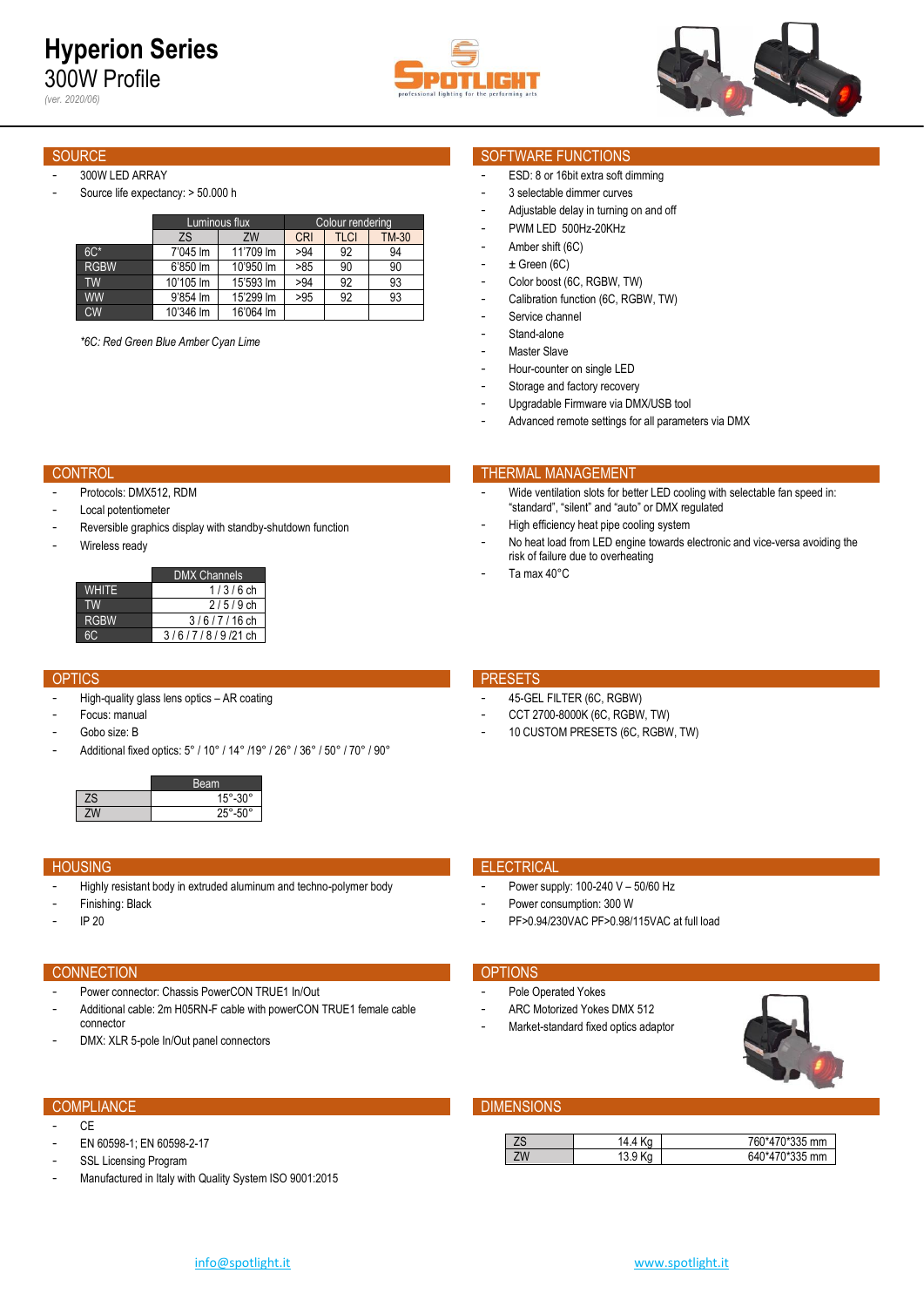



# DMX chart

*(ver. 2020/06)*

|                 |               | <b>WHITE</b>   |                    | <b>TUNABLE WHITE</b> |                |                    |  |  |
|-----------------|---------------|----------------|--------------------|----------------------|----------------|--------------------|--|--|
|                 | 1CH           | 3CH            | 6CH                | EASY                 | <b>SPLIT</b>   | <b>FULL</b>        |  |  |
|                 | 8 BIT         | 8 BIT          | 16 BIT             | 8 BIT                | 8 BIT          | 16 BIT             |  |  |
| ch              | <b>DIMMER</b> | <b>DIMMER</b>  | <b>DIMMER</b>      | <b>DIMMER</b>        | <b>DIMMER</b>  | <b>DIMMER</b>      |  |  |
| 2 <sub>ch</sub> |               | <b>STROBO</b>  | <b>DIMMER FINE</b> | <b>CCT</b>           | <b>WW</b>      | <b>DIMMER FINE</b> |  |  |
| 3 <sub>ch</sub> |               | <b>SERVICE</b> | DELAY              |                      | <b>CW</b>      | CCT                |  |  |
| 4 ch            |               |                | <b>FAN</b>         |                      | <b>STROBO</b>  | $WW +/-$           |  |  |
| 5 ch            |               |                | <b>STROBO</b>      |                      | <b>SERVICE</b> | $CW +/-$           |  |  |
| 6 ch            |               |                | <b>SERVICE</b>     |                      |                | <b>DELAY</b>       |  |  |
| 7 ch            |               |                |                    |                      |                | <b>FAN</b>         |  |  |
| 8 ch            |               |                |                    |                      |                | <b>STROBO</b>      |  |  |
|                 |               |                |                    |                      |                |                    |  |  |

|                 |               | <b>WHITE</b>   |                    | <b>TUNABLE WHITE</b> |                |                    |  |  |  |
|-----------------|---------------|----------------|--------------------|----------------------|----------------|--------------------|--|--|--|
|                 | 1CH           | 3CH            | 6CH                | EASY                 | <b>SPLIT</b>   | <b>FULL</b>        |  |  |  |
|                 | 8 BIT         | 8 BIT          | <b>16 BIT</b>      | 8 BIT                | 8 BIT          | 16 BIT             |  |  |  |
| 1 <sub>ch</sub> | <b>DIMMER</b> | <b>DIMMER</b>  | <b>DIMMER</b>      | <b>DIMMER</b>        | <b>DIMMER</b>  | <b>DIMMER</b>      |  |  |  |
| 2 <sub>ch</sub> |               | <b>STROBO</b>  | <b>DIMMER FINE</b> | <b>CCT</b>           | <b>WW</b>      | <b>DIMMER FINE</b> |  |  |  |
| 3 <sub>ch</sub> |               | <b>SERVICE</b> | <b>DELAY</b>       |                      | <b>CW</b>      | <b>CCT</b>         |  |  |  |
| 4 ch            |               |                | <b>FAN</b>         |                      | <b>STROBO</b>  | $WW +/-$           |  |  |  |
| 5 <sub>ch</sub> |               |                | <b>STROBO</b>      |                      | <b>SERVICE</b> | $CW +/-$           |  |  |  |
| 6 <sub>ch</sub> |               |                | <b>SERVICE</b>     |                      |                | <b>DELAY</b>       |  |  |  |
| 7 <sub>ch</sub> |               |                |                    |                      |                | <b>FAN</b>         |  |  |  |
| 8 ch            |               |                |                    |                      |                | <b>STROBO</b>      |  |  |  |
| 9 ch            |               |                |                    |                      |                | <b>SERVICE</b>     |  |  |  |
|                 |               |                |                    |                      |                |                    |  |  |  |

|                  | <b>EASY</b>          | <b>HSI</b>        | <b>CMY</b>     | <b>RGBW</b>    | <b>FULL</b>          |
|------------------|----------------------|-------------------|----------------|----------------|----------------------|
|                  | 8 BIT                | 8 BIT             | 8 BIT          | 8 BIT          | 16 BIT               |
| $1$ ch           | <b>DIMMER</b>        | <b>DIMMER</b>     | <b>DIMMER</b>  | <b>DIMMER</b>  | <b>DIMMER</b>        |
| 2 <sub>ch</sub>  | <b>CCT</b>           | <b>HUE</b>        | <b>CYAN</b>    | <b>RED</b>     | <b>DIMMER FINE</b>   |
| 3 <sub>ch</sub>  | <b>COLOUR PRESET</b> | <b>HUE FINE</b>   | <b>MAGENTA</b> | <b>GREEN</b>   | <b>RED</b>           |
| 4 ch             |                      | <b>SATURATION</b> | YELLOW         | <b>BLUE</b>    | <b>RED FINE</b>      |
| 5 <sub>ch</sub>  |                      | <b>STROBO</b>     | <b>STROBO</b>  | <b>WHITE</b>   | <b>GREEN</b>         |
| 6 ch             |                      | <b>SERVICE</b>    | <b>SERVICE</b> | <b>STROBO</b>  | <b>GREEN FINE</b>    |
| 7 ch             |                      |                   |                | <b>SERVICE</b> | <b>BLUE</b>          |
| 8 ch             |                      |                   |                |                | <b>BLUE FINE</b>     |
| 9 ch             |                      |                   |                |                | <b>WHITE</b>         |
| $10$ ch          |                      |                   |                |                | <b>WHITE FINE</b>    |
| $11$ ch          |                      |                   |                |                | CCT                  |
| $12$ ch          |                      |                   |                |                | <b>COLOUR PRESET</b> |
| $13$ ch          |                      |                   |                |                | <b>DELAY</b>         |
| 14 ch            |                      |                   |                |                | <b>FAN</b>           |
| $15$ ch          |                      |                   |                |                | <b>STROBO</b>        |
| 16 <sub>ch</sub> |                      |                   |                |                | <b>SERVICE</b>       |

|                  | <b>EASY</b>          | <b>CMY</b>     | <b>RGB</b>     | <b>HSI</b>        | <b>RGBACL</b>  | <b>THEATER</b>     | <b>FULL</b>          |
|------------------|----------------------|----------------|----------------|-------------------|----------------|--------------------|----------------------|
|                  | 8 BIT                | 8 BIT          | 8 BIT          | 8 BIT             | 8 BIT          | <b>16 BIT</b>      | <b>16 BIT</b>        |
| $1$ ch           | <b>DIMMER</b>        | <b>DIMMER</b>  | <b>DIMMER</b>  | <b>DIMMER</b>     | <b>DIMMER</b>  | <b>DIMMER</b>      | <b>DIMMER</b>        |
| 2 <sub>ch</sub>  | <b>CCT</b>           | <b>CYAN</b>    | <b>RED</b>     | <b>HUE</b>        | <b>RED</b>     | <b>DIMMER FINE</b> | <b>DIMMER FINE</b>   |
| 3 ch             | <b>COLOUR PRESET</b> | <b>MAGENTA</b> | <b>GREEN</b>   | <b>HUE FINE</b>   | <b>GREEN</b>   | <b>CCT</b>         | <b>RED</b>           |
| 4 ch             |                      | <b>YELLOW</b>  | <b>BLUE</b>    | <b>SATURATION</b> | <b>BLUE</b>    | +/- GREEN          | <b>RED FINE</b>      |
| 5 <sub>ch</sub>  |                      | <b>STROBO</b>  | <b>STROBO</b>  | CCT               | <b>AMBER</b>   | <b>DELAY</b>       | <b>GREEN</b>         |
| 6 ch             |                      | <b>SERVICE</b> | <b>SERVICE</b> | <b>STROBO</b>     | <b>CYAN</b>    | <b>FAN</b>         | <b>GREEN FINE</b>    |
| 7 ch             |                      |                |                | <b>SERVICE</b>    | LIME           | <b>STROBO</b>      | <b>BLUE</b>          |
| 8 ch             |                      |                |                |                   | <b>STROBO</b>  | <b>SERVICE</b>     | <b>BLUE FINE</b>     |
| 9 ch             |                      |                |                |                   | <b>SERVICE</b> |                    | AMBER                |
| $10$ ch          |                      |                |                |                   |                |                    | AMBER FINE           |
| 11 ch            |                      |                |                |                   |                |                    | <b>CYAN</b>          |
| $12$ ch          |                      |                |                |                   |                |                    | <b>CYAN FINE</b>     |
| 13 <sub>ch</sub> |                      |                |                |                   |                |                    | <b>LIME</b>          |
| 14 ch            |                      |                |                |                   |                |                    | <b>LIME FINE</b>     |
| $15$ ch          |                      |                |                |                   |                |                    | <b>COLOUR PRESET</b> |
| 16 <sub>ch</sub> |                      |                |                |                   |                |                    | <b>CCT</b>           |
| 17 ch            |                      |                |                |                   |                |                    | +/- GREEN            |
| 18 <sub>ch</sub> |                      |                |                |                   |                |                    | <b>DELAY</b>         |
| 19 ch            |                      |                |                |                   |                |                    | FAN                  |
| 20 <sub>ch</sub> |                      |                |                |                   |                |                    | <b>STROBO</b>        |
| 21 ch            |                      |                |                |                   |                |                    | <b>SERVICE</b>       |